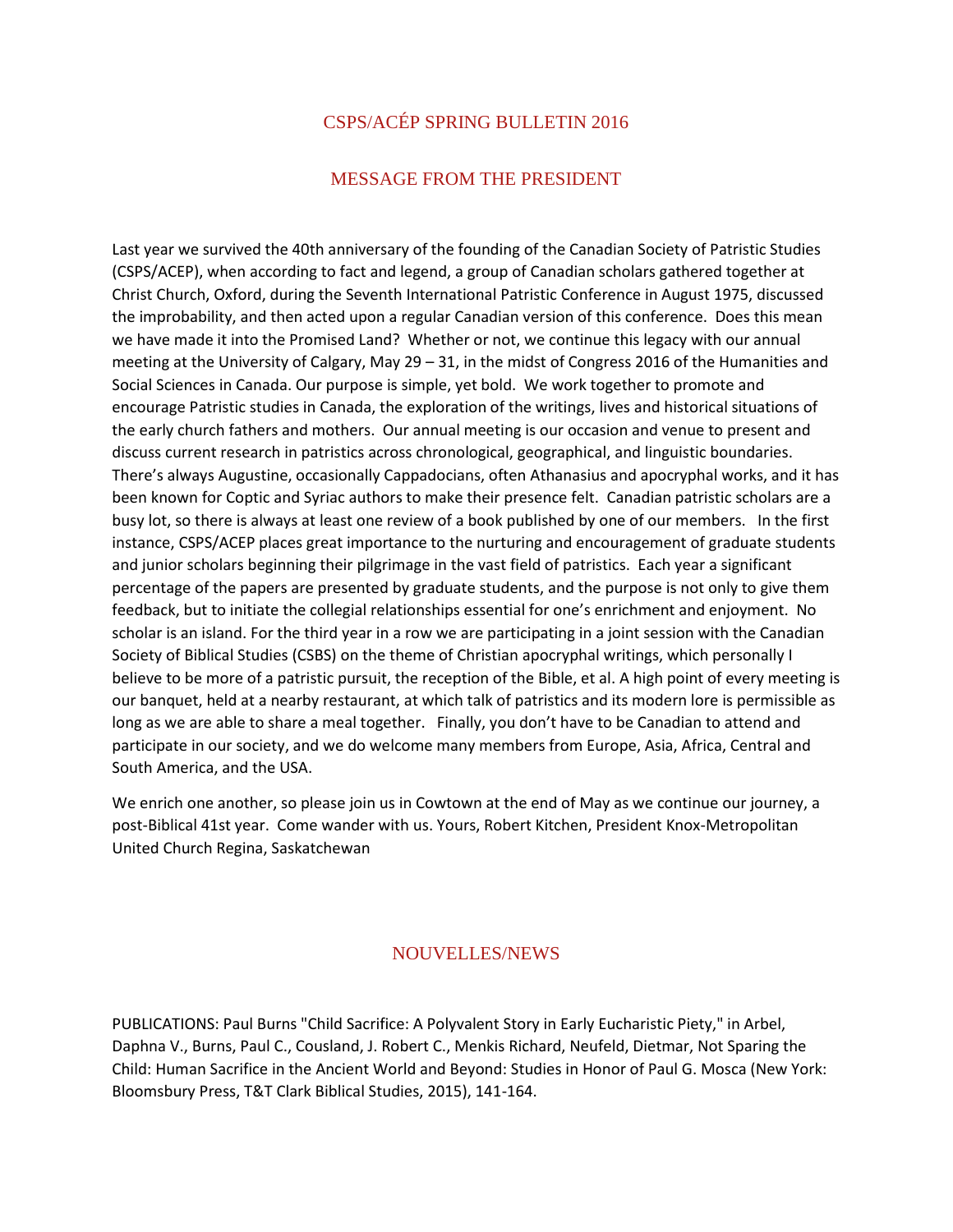Dragos Giulea "Simpliciores, Eruditi, and the Noetic Form of God: Pre-Nicene Christology Revisited." Harvard Theological Review 108:2 (2015): 263-288. "Divine Being's Modulations: Ousia in the Pro-Nicene Context of the Fourth Century." St Vladimir's Theological Quarterly 59:3 (2015): 307-337.

Robert Kitchen "Introduction to Selections from the Ge'ez Filekseyus: Questions and Answers of the Egyptian Monks. Ethiopian Monastic Manuscript Library No. 1387 (ff. 1a-81b)" in An Anthology of Syriac Writers from Qatar in the Seventh Century, edit. Mario Kozah, Abdulrahim AbuHsayn, Saif Shaheen Al-Murikhi, Hay Al Thani (Piscataway, NJ: Gorgias Press, 2015) 189252. "A Poetic Life: Metrical Vita of Jacob of Serug by Sa'īd bar Ṣabūnī" in Syriac Encounters, edit. Kyle Smith, Maria Doerfler, Emanuel Fiano (Eastern Christian Studies 20; Leuven: Peeters, 2015) 65-75. "Jacob of Serugh: The Mīmrō on Balaam and Balak," Syriac Orthodox Patriarchal Journal 53 (2015) 45-86.

Naoki Kamimura "La consulta de los libros sagrados y el mediador: las 'sortes' en Agustín," Revista AVGVSTINVS 60 (2015): 223-233. "Augustine's Scriptural Exegesis in De sermone Domini in monte and the Shaping of Christian Perfection," in G. D. Dunn and W. Mayer (eds.), Christians Shaping Identity from the Roman

Empire to Byzantium: Studies inspired by Pauline Allen, Supplements to Vigiliae Christianae (Leiden: Brill, 2015) 225-247. Book Review: St. Augustine's Interpretation of the Psalms of Ascent. By Gerard McLarney, in Theological Studies 77 (2016): 216-218. Book Review: What Are They Saying about Augustine? By Joseph T. Kelley, in Theological Studies 76 (2015): 641–642.

Theodore Sabo Christians and Platonists: The Ethos of Late Antiquity (Newcastle upon Tyne: Cambridge Scholars Publishing) "All Eye: A Metaphor from Ezekiel in the Desert Fathers" (Journal of Early Christian History) "The Nous: A Globe of Faces" (Journal for Late Antique Religion and Culture) "The Politics of the One" (Acta Classica)

Andrius Valevicius Money and Economics in the Homilies of Saint John Chrysostom: Wealth in the Service of Love. Édition de la Transfiguration, Laval, Québec, in the Collection : Real World and Charity, 2015.

## **OTHER NEWS/AUTRE NOUVELLES:**

This year's APECSS (Asia-Pacific Early Christian Studies Society) conference will be held in St Petersburg, Russia, from 9 to 11 September, 2016. You can access files—Registration from, Accommodation, and Visa advice—on the ACU Centre's website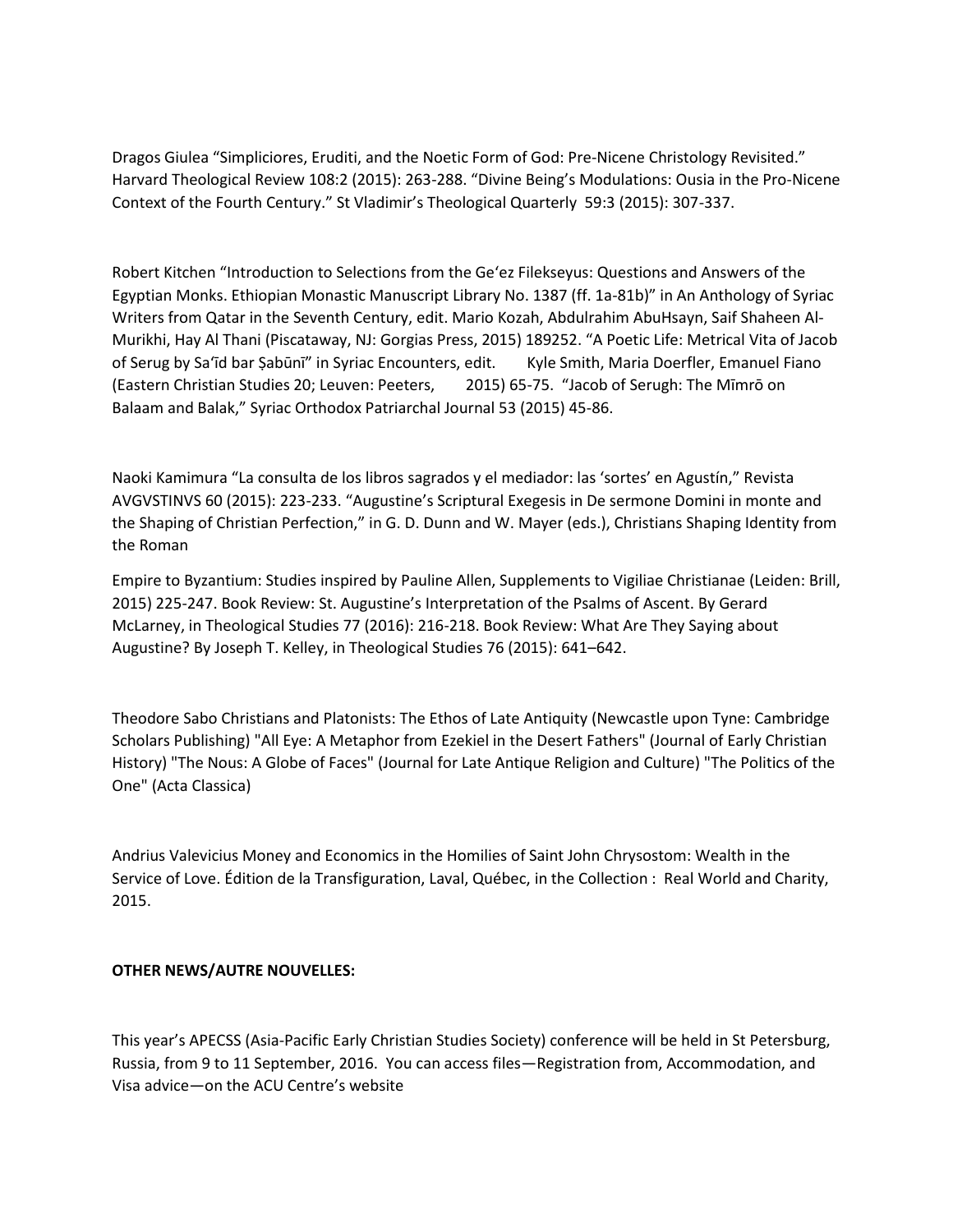<http://www.cecs.acu.edu.au/APECSS/APECSS2016Registration\_Form\_v2\_distributed\_0003.pd f> and <http://www.cecs.acu.edu.au/asiapacific\_ecss.html>.

Proposals (100-word abstract in English) may be sent to the organiser, no later than April, 30, 2016. Looking forward to meeting together many of you in the autumn in St Petersburg.

Steven Muir has the following books available for review. If you are interested, Steven can mail them to you, or if you will be at the annual Congress meeting give you the copy in person.

Reconceiving Fertility: Biblical Perspectives on Procreation and Childlessness. Candida Moss & Joel Baden. Princeton 2015

The Vision of Didymus the Blind: A Fourth-Century Virtue-Origenism. Grant D. Bayliss

# CONGRESS OF THE HUMANITIES AND SOCIAL SCIENCES 2016 CONGRÉS DES SCIENCES HUMANIES 2016

Canadian Society of Patristic Studies Association canadienne des études patristiques

# University of Calgary

# PRELIMINARY PROGRAMME

Please note that all the sessions will take place in MacKimmie Library Tower 118, except for the Monday morning joint session with CSBS, which will be held in the Professional Faculties building, Room 126

## **SUNDAY MAY 29**

11:30 – 13:00 Executive Meeting/Réunion du bureau.

13:00-13:15 Welcome/Mot de bienvenue Robert Kitchen, President/Président

Session/Séance 1: Book Review Chair/Président: Anne Moore (University of Calgary) 13:15 – 15:00 Book Review of Lincoln Blumell and Thomas A. Wayment. Christian Oxyrhynchus: Texts, Documents, and Sources (Second through Fourth Centuries). Waco, TX: Baylor University Press, 2015. (http://www.baylorpress.com/Book/439/Christian\_Oxyrhynchus.html).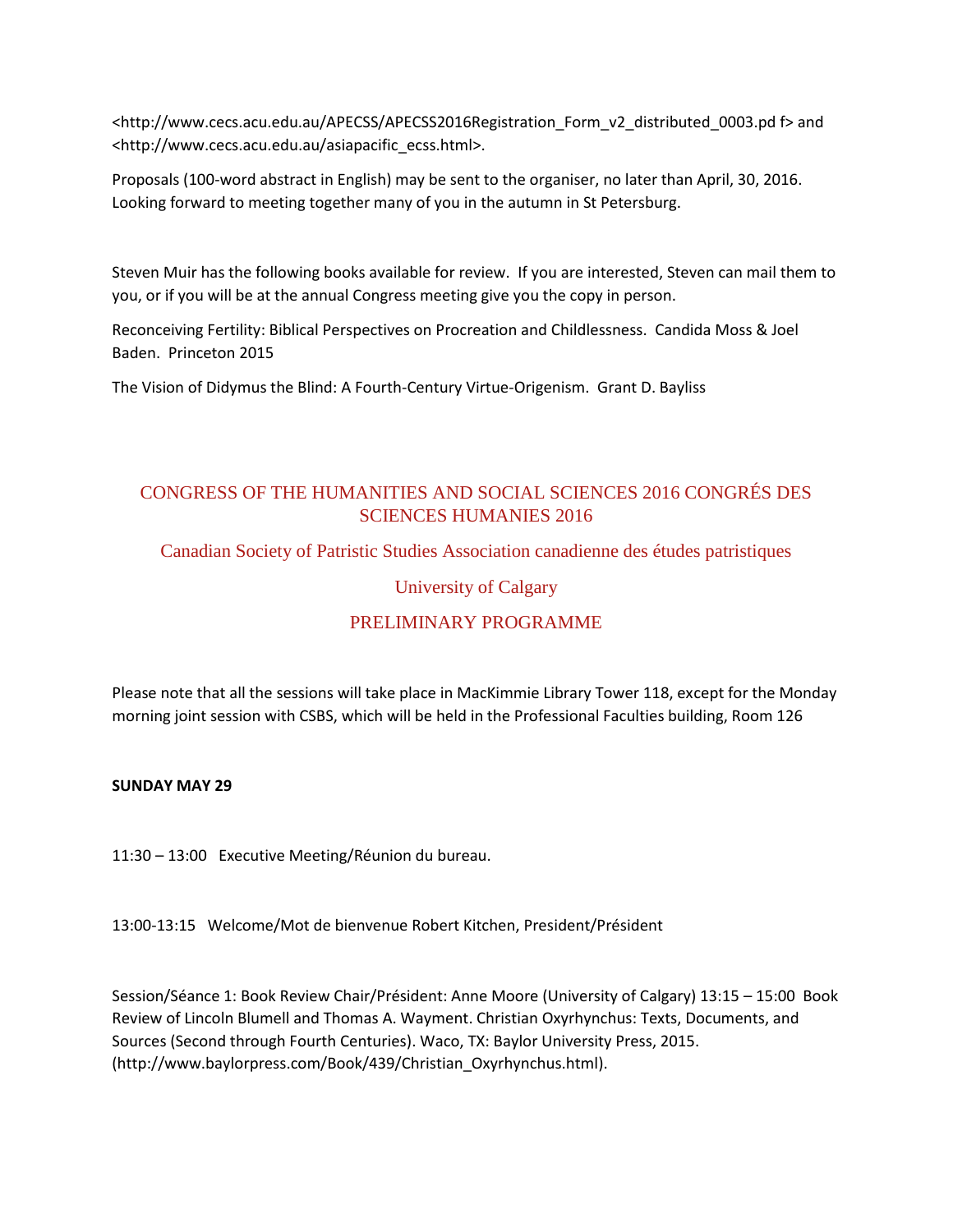Blumell and Wayment present a thorough compendium of all published papyri, parchments and patristic sources that relate to Christianity at Oxyrhynchus before the fifth century CE. Christian Oxyrhynchus provides a new and expanded editions of Christian literary and documentary texts that include updated readings, English translations – some of which present the first English translation of a text - - and comprehensive notes. 2016 Winner of the Harvey B. and Susan Easton Black Outstanding Publication Award in Ancient Scripture.

13:15 – 13:20 Introduction 13:20 – 13:35 Tony Burke (York University) 13:35 – 13:50 Steven Muir (Concordia University) 13:50 – 14:00 Break 14:00 – 14:15 Lincoln Blumell (Brigham Young University) 14:15 – 14:30 Thomas Wayment (Brigham Young Univeristy) 14:30 – 15:00 Discussion

15:00 – 15:15 Break/Pause

Session/Séance 2: Holy Spirit, Scripture and the Spiritual Gospel Chair/Président: Anne Moore

15:15 – 15:45 Paul Hartog (Faith Baptist Theological Seminary) "The 'Holy Spirit' and 'Holy Words' in 1 Clement 13-14."

15:45 – 16:15 Miriam DeCock (McMaster University) "The Preeminence of the Gospel of John in Greek Patristic Thought.

18:30 Banquet: Vero Bistro Moderne 209 – 10 Street N.W. (403) 283-8988.

#### **MONDAY MAY 30**

Session/Séance 3: Christian Apocrypha (Joint Session with Canadian Society of Biblical Studies) Note This will be held in Professional Faculties Building, Rm 126

Chair/Président: Emily Lafleche (University of Ottawa)

9:00 – 11:00 Book Review of Tony Burke and Brent Landau, eds. New Testament Apocrypha: More Noncanonical Scriptures (Eerdmans, 2016) While collections of non-canonical Christian texts have been published in the past, these volumes are usually restricted to texts originating in the first few centuries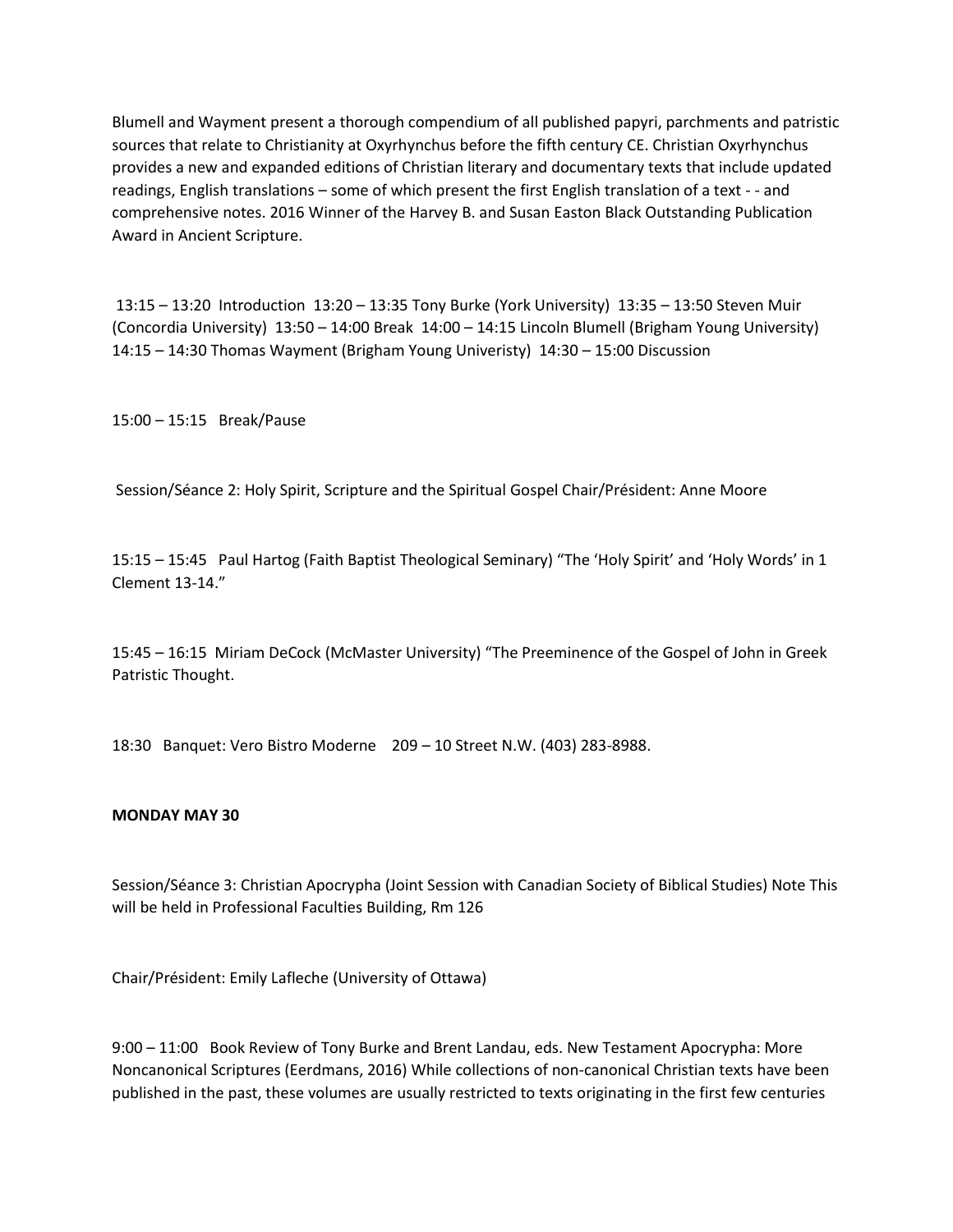of the Christian Era. Unfortunately, this approach has tended to omit the large numbers of apocryphal writings from the late antique and early medieval periods, many of which have had a considerable influence on Christian piety. This new volume of translations, edited by Tony Burke (York University) and Brent Landau (University of Texas) will give scholars and interested readers access to a much larger array of ancient Christian material, many of them never before published. As such, this book panel will provide an initial appraisal of the volume and its potential implications for the study of noncanonical literature. Table of Contents, Introduction, and the first chapter can be found at: http://www.tonyburke.ca/wp-content/uploads/Burke-Landau\_New-TestamentApocrypha\_Preview.pdf.

9:00 – 9:05 Introduction 9:05 – 9:20 Robert Kitchen (Knox-Metropolitan United Church, Regina) 9:20 – 9:35 Alicia Batten (University of Waterloo) 9:35 – 9:50 John Kloppenborg (University of Toronto) 9:50 – 10:05 Timothy Pettipiece (University of Ottawa) 10:05 – 10:15 Break 10:15 – 10:30 Tony Burke (York University) Response 10:30 – 11:00 Discussion

11:00 – 12:00 Varia

12:00 – 13:30 Lunch

Session/ Séance 4: Fourth Century Christianity Chair/Président: Robert P. Kennedy (Saint Francis Xavier University)

13:30 – 14:00 Rajiv Bhola (University of Ottawa) "The Emperor Constantine in Eusebius of Caesarea's History of Salvation."

14:00 – 14:30 Ariane Magny (Thompson Rivers University) "Cyril Against Julian."

14:30 – 15:00 Andrius Valevicius (Université de Sherbrooke) "De Opificio Dei of Lactantius: A Study of the Human Body as Proof for the Existence of God."

15:00 – 15:15 Break/Pause

Session/ Séance 5: Syriac Christianity and Gaza Monasticism Chair/Président: Mona Lafosse (University of Toronto)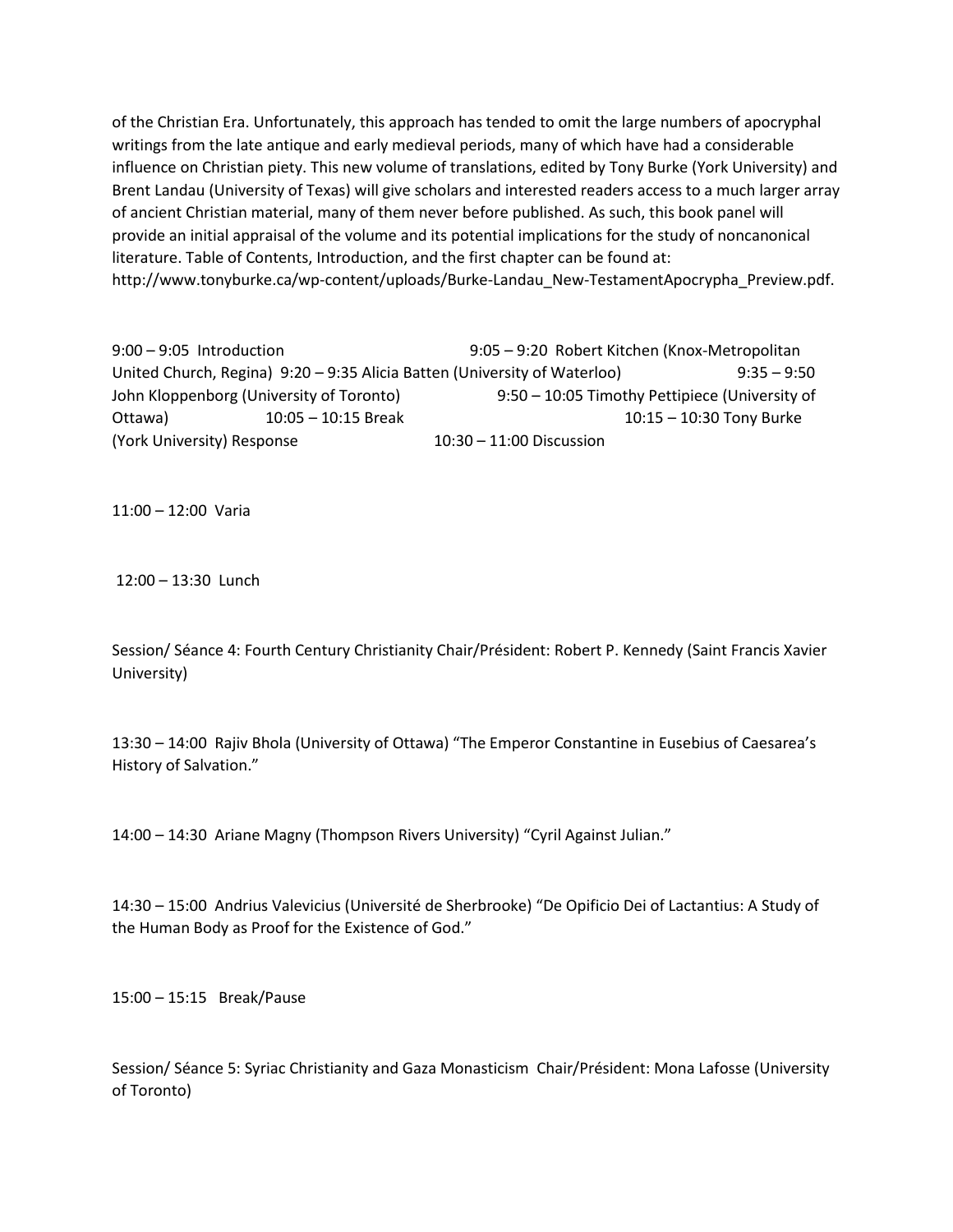15:15 – 15:45 Robert A. Kitchen (Knox-Metropolitan United Church, Regina) "This is the Story Talking: Personification of the Literary Genre in Syriac Verse Homilies."

15:45 – 16:15 Timothy Pettipiece (University of Ottawa) "Early Syriac Encounters with Islam."

16:15-16:45 Daniel Lemini (West University of Timisoara, Romania) "The Monastic School of Gaza: A Revival of Spiritual Guidance in Early Byzantine Monasticism."

#### **TUESDAY MAY 31**

9:00 – 10:30 Annual General Meeting/Assemblée générale

10:30 – 11:00 Break/Pause

Session/ Séance 6: Around and Outside the Canon Chair/Président: Robert B. Kennedy (Saint Francis Xavier University)

11:00 – 11:30 Bronwen Neil (Australian Catholic University) "True Prophets and Visionary Christians: The Status of Ecstatic Visions in the Shepherd of Hermas."

11:30 – 12:00 Chiaen Liu (McMaster Divinity College) "Similarity or Dissimiliarity: A Register Analysis of the Beatitudes in the Gospels of Matthew, Luke, and Thomas."

12:00 – 13:30 Lunch

Session/ Séance 7: Augustine Chair/Président: Lincoln Blumell (Brigham Young University)

13:30 – 14:00 Michael Treschow (University of British Columbia) "Solitude, Friendship, and Healing in Augustine's Soliloquies."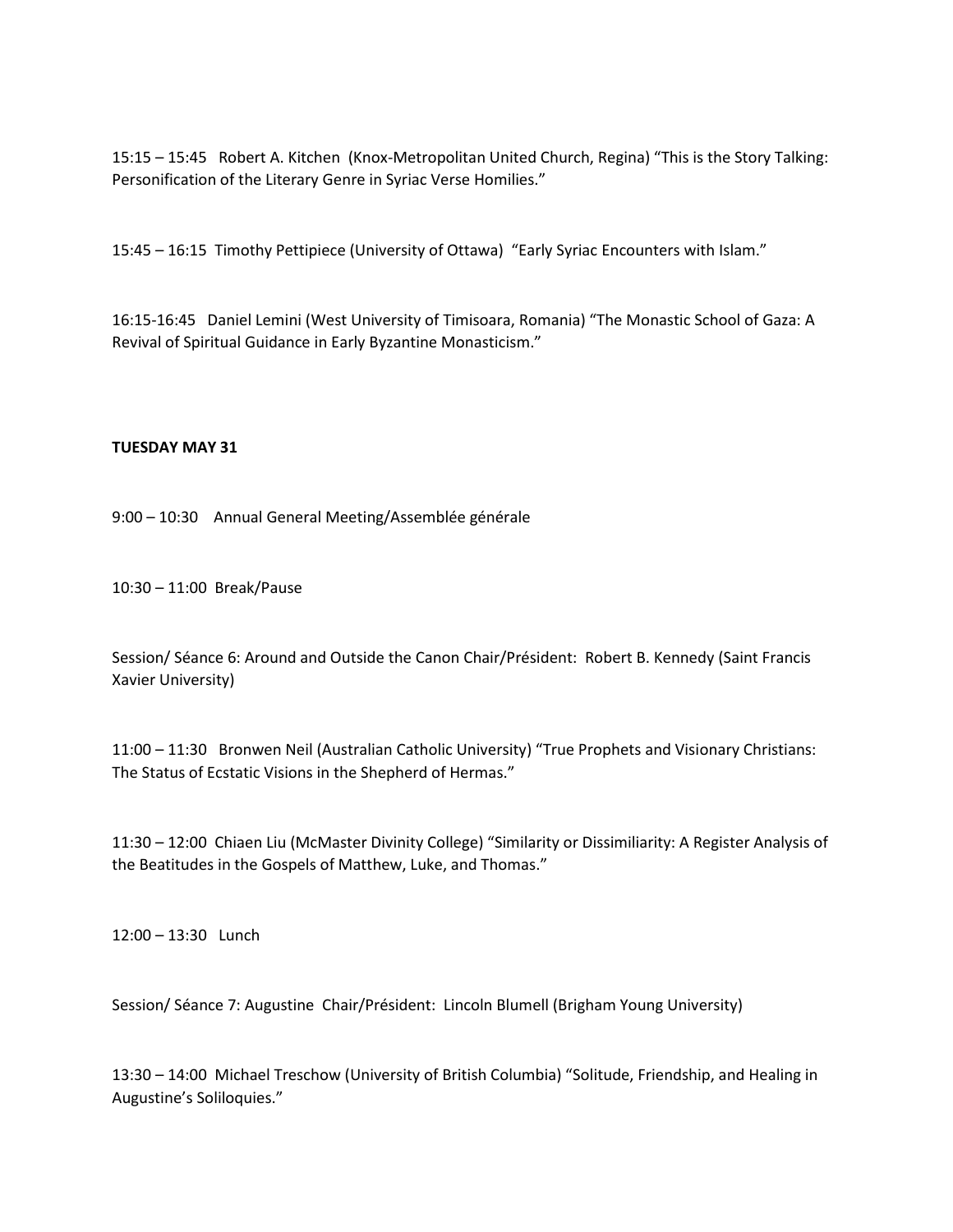14:00 – 14:30 Naoki Kamimura (Tokyo Gakugei University) "Augustine's Friendship and the Shared Vision: Correspondence between Augustine, Flavius Marcellinus, and Volusianus."

14:30 – 15:00 Robert Kennedy (Saint Francis Xavier University) "Plato and Augustine on Justice."

15:00 – 15:15 Break/Pause

15:15 – 15:45 Pablo Irizar (Patristic Institute Augustinianum, Leuven) "Can the imago Dei be destroyed?" Augustine's Exegesis of the image Dei and his Silence over Gen. 5:9."

## **ABSTRACTS**

Bhola, Rajiv K. University of Ottawa (r\_bhola@rogers.com) "The Emperor Constantine in Eusebius of Caesarea's History of Salvation."

For Eusebius of Caesarea, the emperor Constantine occupies a privileged place within the 'history of salvation' as it is during his reign that the kingdom of God is realized. In the Historia eccleciastica Eusebius' theology of salvation history is readily apparent, owing largely to the framework of the text, but it is observable also in his representation of Constantine in the De vita Constantini. This paper examines some of the ways that Eusebius attempts to align Constantine with the Christian past in Vita, so as to offer fresh insights into the bishop's eschatology in the aftermath of the emperor's death.

Miriam DeCock, McMaster University (decockmj@mcmaster.ca) "The Preeminence of the Gospel of John in Greek Patristic Thought."

Early on, the Church Fathers saw the fourth Gospel in a different light from the Synoptic Gospels. The view of Clement of Alexandria (d. 215 C.E.), that John wrote a "spiritual Gospel" to be distinguished from the "corporeal" Synoptic Gospels, which focused more on the historical facts about Jesus' life, became commonplace in the patristic tradition. In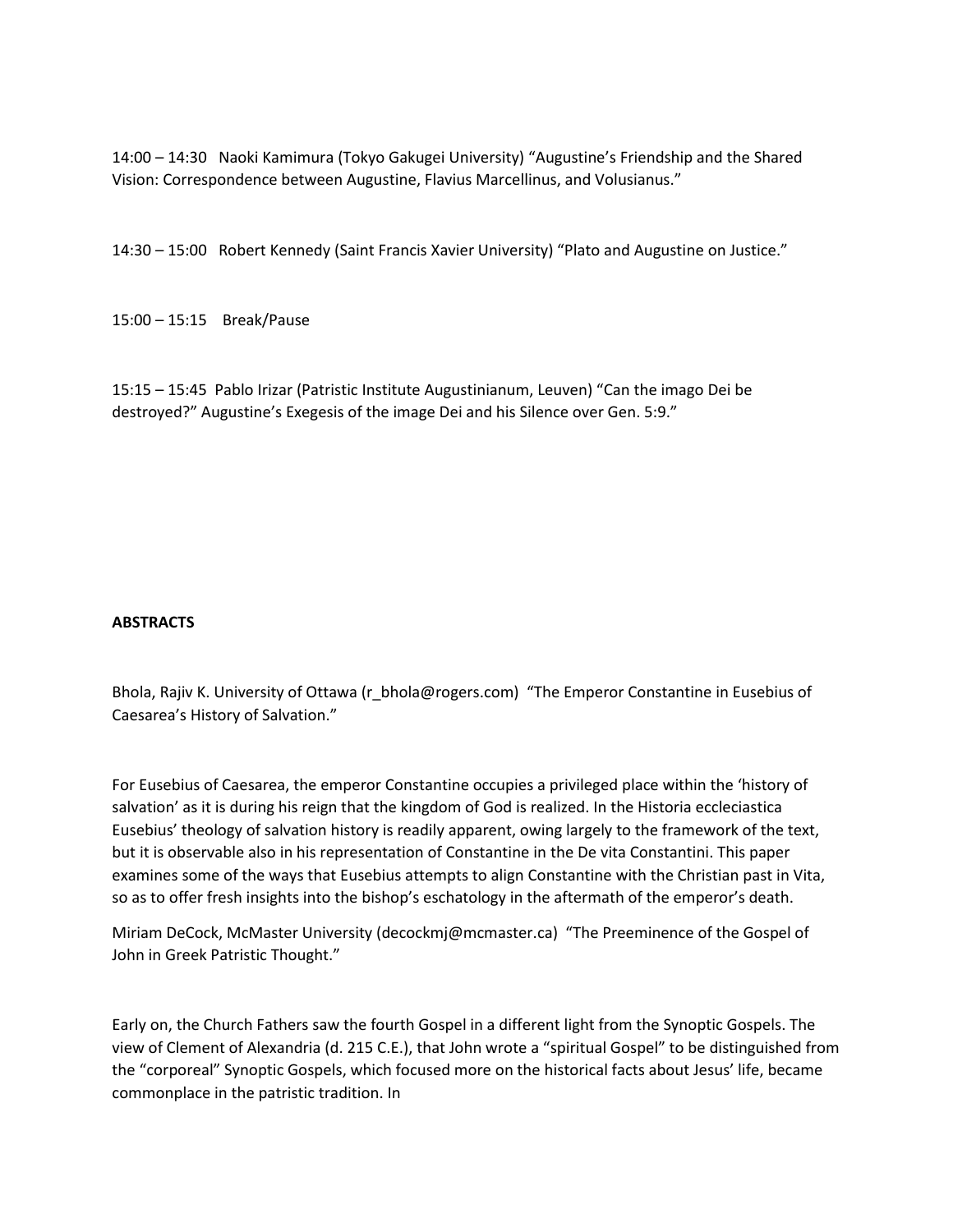this paper, I will explore how the Greek church fathers in particular developed the tradition they received about the preeminence of John's Gospel. Specifically, I will examine Origen's articulation of this position in his Commentary on the Gospel of John and its influence on the subsequent exegetical tradition in Alexandria (e.g. Cyril) and in Antioch (e.g. John Chrysostom and Theodore of Mopsuestia). We will see that the tradition was both heeded and challenged in light of the simultaneous development of a robust doctrine of the inspiration of scripture.

Paul Hartog Faith Baptist Theological Seminary (hartog.paul@gmail.com) "'The Holy Spirit and 'Holy Words' in 1Clement 13-14."

1 Clement repeatedly associates the Spirit with the "scriptures," which are true and holy, since they are given through the Holy Spirit (13.4; 45.2; 56.3). Nevertheless, in 1 Clement, the Spirit's confluence with sacred texts is more variegated than simply the divine origination of the Hebrew Scriptures. First, the Spirit's association extends beyond the point of writing, since he continues to speak and work through "that which is written" (13.1; 22.1; 42.3). Second, the Spirit's ministry is also associated with texts beyond the Hebrew Scriptures, as similar language and formulae are used of 1 Corinthians, unknown texts, and 1 Clement itself (47.1-3; 59.1; 63.2; cf. 42.4-5). Third, the Spirit's ministry is associated with "nascent" trinitarian language that contextually leads into an elevation of "the words of our Lord Jesus" (46.6-8; 58.2; cf. 22.1). The proper responses to the words of God include diligent study, remembrance, and obedience (13.1; 19.1; 45.2; 46.7; 53.1; 62.3). These relevant data provide a new framework for gleaning exegetical and theological insights from 1 Clement 13.1-14.1, which merges together "this commandment" from the Hebrew Scriptures with "these precepts" remembered from the Lord Jesus, describing them all as "holy words" to be followed in "obedience to God." This functional equivalence is important for investigations of early Christian theology, and particularly for understanding the trajectories toward canonical development.

Pablo Irizar, Patristic Institute Augustinianum, Leuven (pablo.irizar.carrillo@gmail.com) "Can the imago Dei be Destroyed ?: Augustine's Exegesis of the imago Dei and his Silence over Gen. 5:9."

Although the imago Dei is employed over 800 times in a plurality of theological contexts throughout Augustine's corpus, it is mostly in relation to Genesis 1:26 and never in relation to Genesis 9:6. Does Augustine's silence over Genesis 9:6 reveal something about his understanding of the imago Dei? Through a comparative thematic analysis of Augustine's killing/murder distinction, present in Augustine's corpus and in Genesis 9:6, it is argued that Augustine may have intentionally avoided Genesis 9:6 because he could not explain how the imago Dei can be destroyed while maintaining that the imago Dei is immaterial.

Naoki Kamimure, Tokyo Gakugei University (kmmrnk@nifty.com) "Augustine's Friendship and Shared Vision: Correspondence Between Augustine, Flavius Marcellinus and Volsuianus."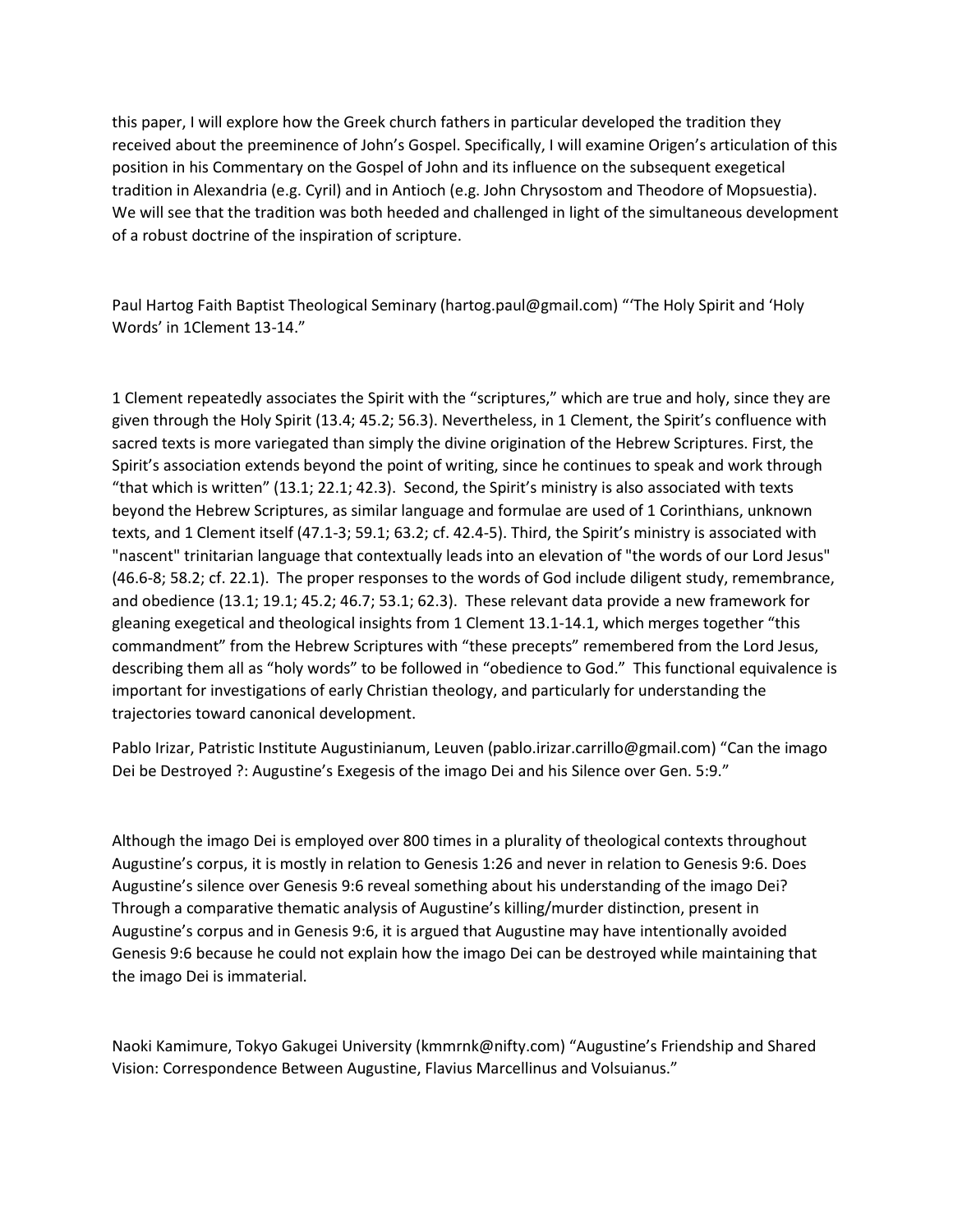In the corpus of his epistolary texts, some letters between Augustine and his correspondents contain responses to queries and questions posted to him. These letters were the means of writing commentary to questions (quaestiones et responsiones). Presumably from 411 or 412 in different contexts, Augustine started to communicate with both the distinguished pagan Volusianus and Flavius Marcellius who adjudicated the Conference of Carthage in 411, to whom Augustine dedicated his treatises, The Spirit and the Letter and the first three books of City of God, in 411-413. They corresponded between themselves and sent several letters to Augustine respectively. In Letter 137, for instance, Augustine answered Volusianus with explanations about difficult questions regarding Christian teachings. From a sociological perspective of friendship and the communication, what do we learn from these letters? What did Augustine consider to be the source of "friendship" that united them in mutual exchange? In this paper, I shall focus on his letters with the pagan and Christian intellectuals in North African society, thereby arguing the basis for their shared vision.

Robert Kennedy, Saint Francis Xavier University (rkennedy@stfx.ca) "Plato and Augustine on Justice."

Plato defines justice as, in part, a kind of technē, a craft or art or skill. Drawing mainly on Augustine's later thought, this paper will first examine the ways in which Augustine's notion of justice aligns with and differs from Plato's. Specifically, I will explore the extent to which Augustine's theology modifies the Platonic definition of justice as technē. Finally, I will argue that Augustine's notion of ordered love can supply a corrective to Plato's thought on justice.

Robert A. Kitchen, Knox-Metropolitan United Church, Regina SK (robertardellekitch@gmail.com) "This is the Story Talking: Personification of Literary Genre in Syriac Verse Homilies."

Sermons in the early Syriac church were frequently verse homilies treating a variety of Biblical, ascetical and liturgical topics, and seldom were short. Jacob of Sarug (d. 521) is the most prolific of these poet preachers who reputedly wrote over 700 homilies, all in his signature 12-syllable meter. The employment of dramatic dialogue between animate and inanimate characters is a characteristic of many homilies. A unique aspect is the interposition of the personified literary genre – the mēmrā or discourse – as an independent actor performing in its own play. The Mēmrā enters initially to provide a divine pause in the action, sometimes to demonstrate the unchangeable direction of the narrative, and other times to indicate that the Mēmrā itself has the power and will to redirect the narrative. This paper will illustrate the usage and patterns of this convention, and examine the purposes for its employment.

Daniel Lemeni, West University of Timisoara, Romania (dlemeni@yahoo.com) "The Monastic School of Gaza": A Revival of Spiritual Guidance in Early Byzantine Monasticism."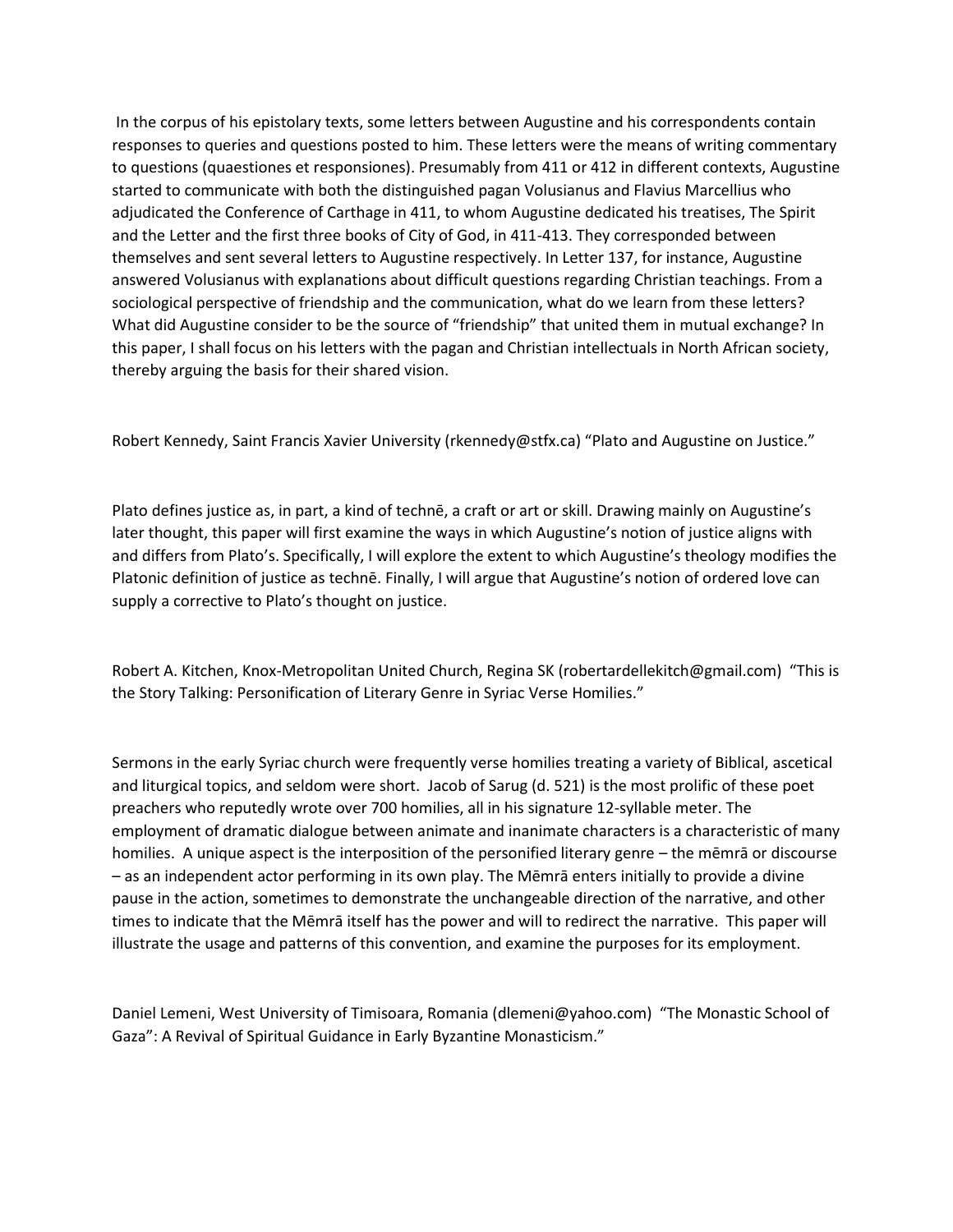The purpose of this paper is to examine the issue of spiritual guidance in the early Byzantine monasticism. Its point of departure is the proposition that "the holy" is a useful category of analysis for our understanding of Byzantine society and religion during from this period. The modern reader will be tempted to sort their concerns into categories: familial, social, physical, and spiritual problems. For the lay Christians of the early Byzantine Empire there could be no such distinctions. They recognized that all of life was infused with the sacred. Even ordinary activities could have theological ramifications. From this perspective, one of the most striking chapters in the history of early Byzantine culture is provided by the monastic legacy of Gaza. Gaza monasticism reached its apogee in the sixth century, at the time of Barsanuphius (the Great Old Man) and John ("the Second Old Man"). The Old Men served as spiritual guides not only for monks and clergy but also for the laity of Gaza and surrounding region. Spiritual guidance was a cooperative endeavor, with both fathers and disciples actively involved as participants in a dynamic process. Therefore, the leaders of Gazan monasticism worked together closely to provide a network of spiritual authority that was very flexible in the early Byzantine world. Like the monastic life itself, spiritual guidance did not exist in isolation from secular society and was, indeed, closely intertwined it. Both monks and laymen were deemed to need spiritual guides. The breadth of the audience gives a multidimensional portrayal of spiritual guidance in Barsanuphius' circle. The perspective of lay disciples, in particular, expands on the traditional understanding of spiritual guidance as an activity between monks. Individuals from all walks of life addressed the Great Old Man as "Abba" and trusted that he would provide guidance in the midst of their problems. This model of spiritual guidance can be understood as a "school of Christianity", one in which Barsanuphius and John are dealing with disciples (monks and laymen) and engaging them in a lengthy and demanding program. The spiritual heritage of Gaza penetrated the heart of the late Byzantine monastic tradition and constituted in fact a spiritual foundation for Orthodox monasticism in Byzantium and for Slavic monasticism. Gaza monasticism has long since vanished, yet in a "school of Christianity" of this kind there is, I think, still a great deal worth learning even today.

Chiaen Liu, McMaster Divinity College (liuchiaen@gmail.com) "Similarity or Dissimilarity: A Register Analysis of the Beatitudes in the Gospels of Matthew, Luke, and Thomas."

This paper will employ Hallidayan register theory from systemic functional linguistics (SFL) to argue that the beatitudes in the Gospel of Thomas and in the Synoptics belong to different social settings. The framework of SFL focuses on choices selected through different types of processes and the variety of semantic domains so that the language may serve specific functions determined, in part, by the social context. Register refers to the relationship between language and social context such as the different vocabularies and syntax used by a certain participant in a specific context of situation. This relationship may be analyzed through field, tenor and mode. Field focuses on the social action

indicated through the language. Tenor, through the study of mood, person and number, concentrates on the relationship between participants. Mode is centered on the internal organization and communicative nature of the text. Regarding the Gospel of Thomas and the Synoptics, the selection of different types of verbs, lexical items, distinct conjunctions, and indicated social action, show the dissimilarity in terms of contexts of situation by registers. This dissimilarity in terms of registers indicates that the beatitudes belong to different social contexts.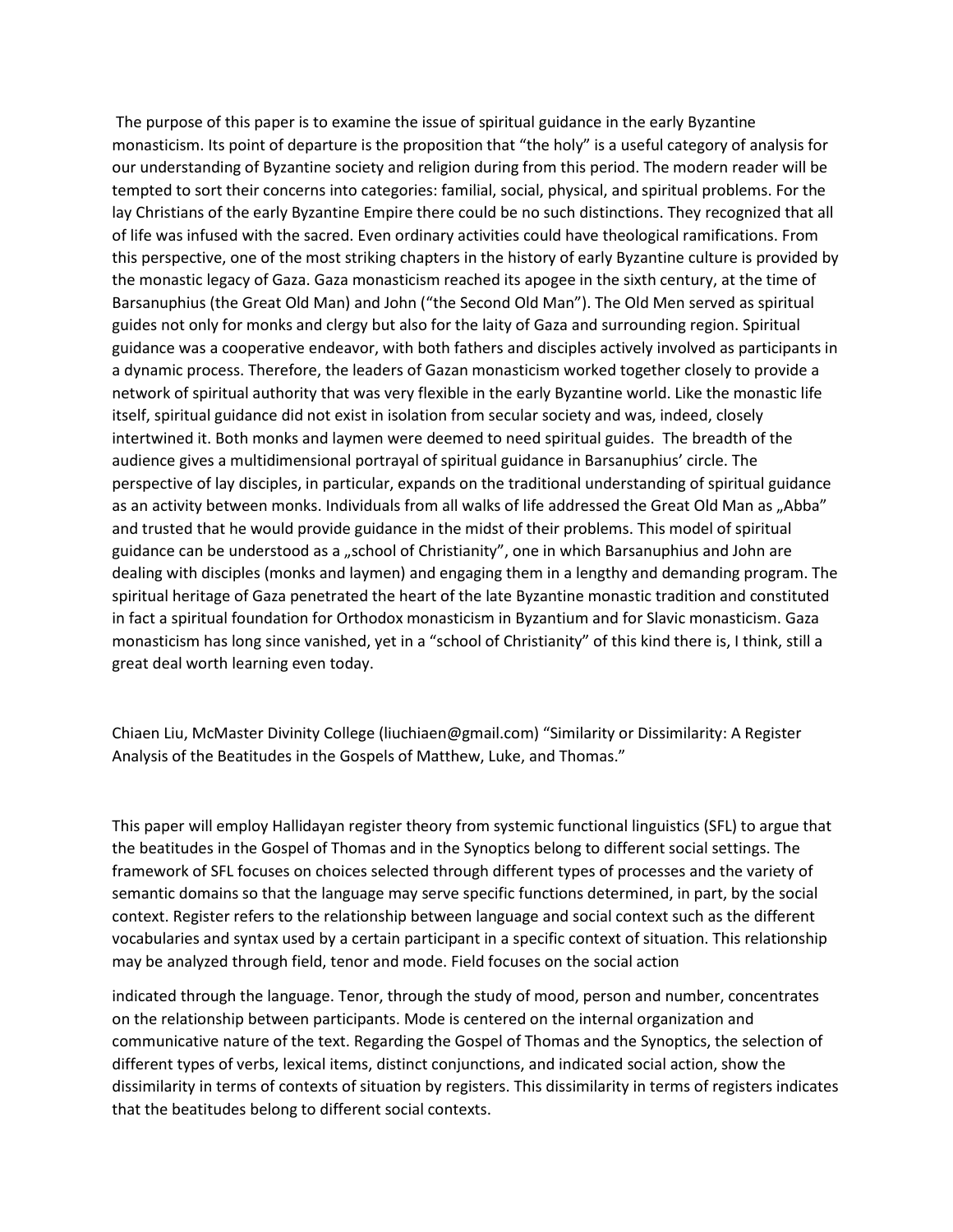Ariane Magny, University of Ottawa (amagny@uottawa.ca) "Cyril against Julian."

Julian's Against the Galileans has survived in fragments and in a polemical context. It was written in the winter 362/363 in three books, of which only book 1 (and it is not complete) survives. Against the Galileans received a few, informal responses; from Gregory Nazianzen, not long after the emperor's death, and from Theodorus of Mopsuestia and Philip Sideta in the 5th c. Unfortunately, they are lost. The only formal refutation of Julian's anti-Christian writings was written by Cyril of Alexandria in the 430s, decades after Julian's reign. According to Cyril, if there were no formal refutations of Against the Galilaeans, it is because Julian had simply left his opponents speechless. Whether this is true or not, we must rely on Cyril's Against Julian for knowledge of Against the Galileans. But Cyril answered Julian, possibly in 30 books and the majority are lost. He also did not himself finish his work. Fragments of the two other books are preserved in authors quoting Cyril's lost books, but they are not substantial. Cyril has admittedly re-ordered the work of Julian when composing his answer. It has been argued that Cyril's re-ordering of Against the Galilaeans has not had any major impact on the meaning of the fragments. I would like to suggest otherwise, in light of the work that I have done on Porphyry's Against the Christians (Porphyry in Fragments: Reception of an Anti-Christian Work in Late Antiquity. Ashgate, 2014).

Bronwen Neil, Australian Catholic University (Bronwen.Neil@acu.edu.au) "True Prophets and Visionary Christians: The Status of Ecstatic Visions in the Shepherd of Hermas."

Shepherd of Hermas (CPG 1052) had a mixed reception in the early Christian church, with Clement of Alexandria praising it "a gnostic unfolding of the Scriptures, when faith has already reached an advanced state," (Strom. 6), while others rejected it as unacceptable reading for Christians. This condemnation ultimately prevailed, and the text was finally excluded from the Greek New Testament canon (Markschies et al. 2012). Still others, such as Tertullian, were ambivalent. The North African took a neutral stance in On Prayer (De orat. 16.1), but he later condemned the work as the "the apocryphal Shepherd of adulterers" (De pudicitia 20.2). The appearance of a Latin version in the fifth century, however, attests to its continued popularity (ed. Tornau and Cecconi 2014), and explains why Pope Gelasius saw the need to condemn it at the end of that century (Ep.42.4.7).

Its dubious place in the canon is due to its alternative Christology and to the prophetic content, the prophecies being received from an angelic young man and from 'the Church' in the guise of an old woman. When the Shepherd says, "I went to sleep," he refers to the sleep of ecstasy, a state usually associated in the mid-second century (when the text was probably composed [Rüpke 2014: 60]) with pagan mystery cults and oracles. In this paper I seek to locate the mystical and prophetic visions of this apocryphal text in the context of the ongoing controversy over prophecy as a gift of the Spirit. How did a Christian discern between true and false prophets? This is a question that the Shepherd of Hermas sought to answer by providing examples of each. The controversy over ecstatic visions extended to those described by Perpetua in her martyr acts, another apocryphal text. Several scholars, including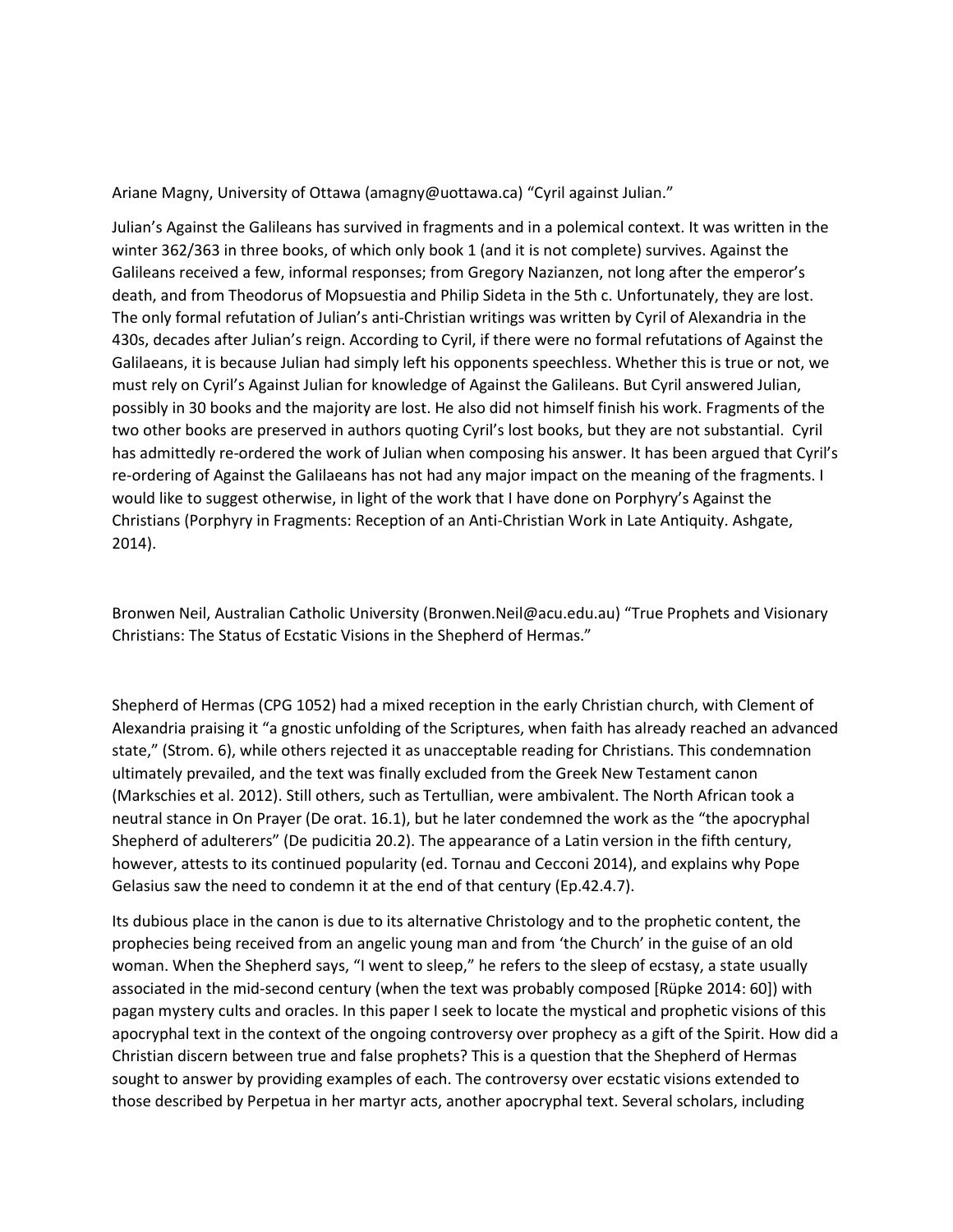Barnes (1971), Trevett (2002), Tabbernee (2005 and 2009), and Butler (2006), have linked Perpetua with the New Prophecy movement, also known as Montanism. I will demonstrate what the Shepherd reveals about the status of ecstatic prophets in second-century Rome, and its possible links with the New Prophecy movement. This context may help to explain the ambivalence of Tertullian's reaction to The Shepherd.

Timothy Pettipiece, University of Ottawa (tpettipi@gmail.com) "Early Syriac Encounters with Islam." Syriac speaking Christians were on the frontline, culturally and linguistically, of the encounter with the emerging Islamic tradition in the 7th century CE. Some, such as Isho'yahb III, bishop of Nineveh-Mosul (in what remains of modern Iraq), believed that they were religious allies, while others expressed apocalyptic alarm. This paper will examine some of the earliest testimonies of Syriac encounters with Islam in an effort to contextualize the broader question of Christian-Muslim relations.

Michael Treschow, University of British Columbia, Okanagan Campus (michael.treschow@uba.ca) "Solitude, Friendship and Healing in Augustine's Soliloquies."

In the period of his early dialogues, Augustine wrote an extended soliloquy, a form of internal dialogue that he continued to use and adapt in later writings. Brian Stock describes Augustine's soliloquies as spiritual exercises, designed to assist the formation, or reformation, of the self. However, Stock scarcely takes into account the social context and outward orientation of these writings, nor does he reflect on their curative value. In that first soliloquy, the Soliloquies proper, where Augustine actually coins the term soliloquia, he explains that this internal dialogue is a solitary task aimed at personal recuperation, but requiring the necessary support of friendship. He wrote the Soliloquies during his otium (respite) with a group of friends and family at Cassiciacum where he sought to restore his health after he had withdrawn from an ambitious and debilitating way of life in Milan. Michael Foley argues that the Soliloquies is a theatrical dialogue, composed as though a performance with an outward looking and social orientation. He notes in passing the "spiritual therapy" that this dialogue promotes, but he does not pursue this line of thought. In this paper I shall argue that the Soliloquies records

Augustine's solitary inquiry into the divine ground of his own selfhood, not merely for his own healing but for a recuperative questing after the divine life together with a community of friends.

Andrius Valevicius, Université de Sherbrooke (andrius.valevicius@hotmail.com) "De Opificio Dei of Lactantius. A Study of the Human Body as Proof for the Existence of God."